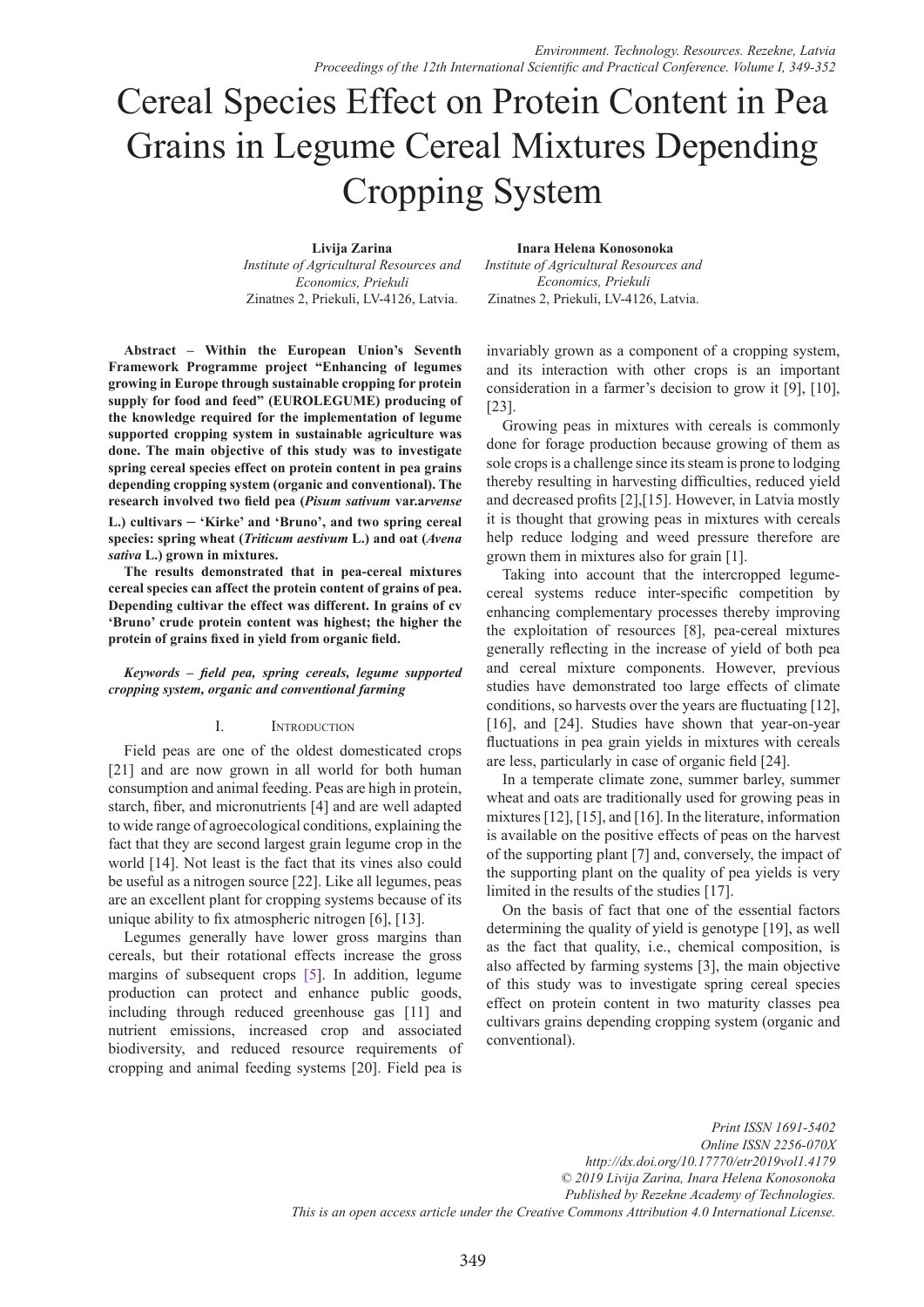TABLE 1.

# II. Materials and methods

*Site and soil description.* Three years experiments were performed in organically and conventionally managed sod podzolic loamy sandy soil fields at the Priekuli Researc Centre of the Institute of Agricultural Resources and Economics during 2014-2016. A measurement of basic soil agrochemical characteristics (pH, organic matter, available phosphorus and potassium) was performed every year accordingly corresponding methodology traditionally adopted for agricultural experimental fields: pHKCL– LVSISO10390: 2006, organic matter content (according to Tyurin method) – LVSTZM80–91), phosphorus and potassium content (by Egner-Rhym method) – LVSTZM82–97, and are presented in Table 1.

| Soil characteristic:                                                                                                         | 2014                    | 2015                    | 2016                    |
|------------------------------------------------------------------------------------------------------------------------------|-------------------------|-------------------------|-------------------------|
| Organic fields<br>$\rm pH_{\rm KCl}$                                                                                         | 5.9                     | 5.7                     | 5.6                     |
| humus, g $kg^{-1}$                                                                                                           | 19                      | 24                      | 19                      |
| $P_2O_5$ , mg kg <sup>-1</sup>                                                                                               | 142                     | 139                     | 139                     |
| $K, O, mg kg^{-1}$                                                                                                           | 148                     | 171                     | 135                     |
| Conventional fields<br>$\rm pH_{\rm KCl}$<br>humus, $g \text{ kg}^{-1}$<br>$P_2O_5$ , mg kg <sup>-1</sup><br>$K, O, mg kg-1$ | 5.1<br>21<br>192<br>153 | 5.7<br>19<br>159<br>172 | 6.0<br>16<br>146<br>156 |
|                                                                                                                              |                         |                         |                         |

## *Field and crop management*

In organic farming system field the field crops have been cultivated according to the principles of organic farming since 2003. Pea – cereal mixtures were grown in six-field crop rotation: spring barley with red clover as undersown – red clover – spring cereals – winter rye – potatoes – pulses. In conventional farming system field the sequence of crops was as follows: spring cereals with white clover as undersown – white clover for seed production (three years using) – winter cereals – potatoes – pulses.

Soil tillage technology in crop rotation was based on the traditional manners–the mouldboard ploughing to a depth of 20 cm in autumn and cultivations (twice) before sowing in spring. Straw and crop residues were crushed in pieces of  $5 - 7$  cm pieces and dispersed. In organic field weeds were controlled in the spring cereals and pulses after sowing and in the rye field at the end of April or in the beginning of May by spring-tine harrowing. In the potato field inter-rows (70 cm spacing) were harrowed and cultivated three to four times, respectively. In conventional field pesticides were used: insecticide– *deltametrin,* herbicide– *bentason* and *pendimetalin*).

As the basic soil fertility management measure for organic field was green manure (crucifers or buckwheat), for conventional field—mineral fertilizers using doses according to soil analyses. Additionally the enriching of soil was achieved by cultivating of clover as the improvement through the nitrogen fixation, as well as by turning the plants residues into the soil.

Sowing of mixtures (with *Hege*) was performed in last decade of April, using sowing rate  $60$  seeds  $m<sup>2</sup>$  of pea kernels for mixtures and  $120$  seeds  $m<sup>2</sup>$  for pure stand of pea. Grain yield of the plots was harvested at complete maturity stage with combine *Sampo* till the middle of August, dried and the yield data (determined moisture content of 14%) recorded for each plot and finally calculated for t ha-1.

#### *Weather conditions*

The data about air temperature and rainfall were obtained from the Priekuli observation station which shows that weather conditions during research period were different, and are presented in table 2 and 3.

|                                    |      |      |      | TABLE 2.             |
|------------------------------------|------|------|------|----------------------|
| Mean air tem-<br>perature, ${}^0C$ | 2014 | 2015 | 2016 | Long term<br>average |
| April                              | 7.1  | 5.4  | 6.1  | 4.8                  |
| May                                | 11.9 | 10.2 | 14.5 | 11.1                 |
| June                               | 13.5 | 14.3 | 16.4 | 14.8                 |
| July                               | 19.5 | 15.9 | 17.9 | 16.9                 |
| August                             | 16.7 | 17.8 | 16.3 | 15.9                 |
| September                          | 12.2 | 12.9 | 12.9 | 12.1                 |
|                                    |      |      |      |                      |

TEMPERATURE DURING GROWING PERIOD

TABLE 3.

| Precipitation per<br>month, mm | 2014                | 2015                 | 2016                   | Long term<br>average |
|--------------------------------|---------------------|----------------------|------------------------|----------------------|
| April                          | 32.1                | 75.8                 | 82.2                   | 39.6                 |
| May                            | 96.7                | 53.3                 | 9.8                    | 55.9                 |
| June                           | 108.3               | 39.4                 | 144.5                  | 78.5                 |
| July<br>August<br>September    | 76.5<br>158.2<br>30 | 91.5<br>24.1<br>42.1 | 109.5<br>175.8<br>23.2 | 93.3<br>87.9<br>65.3 |

MOISTURE DURING GROWING PERIOD*Genotypes,* 

# *Measuring and sampling*

The varieties of field pea were: 'Bruno'- pink flowered, semi- leafless, medium early maturity variety, bred in Latvia and Estonian variety 'Kirke'- pink flowered, early maturity and with good résistance to diseases. Varieties of other mixture components were: 'Laima' (oat) *–* characterized by high and stable grain yield under different climatic conditions, have high resistence to diseases. 'Uffo' (spring wheat) *–* mid-early, having high yield potential, characterized by moderate lodging resistance. The grain quality is suitable for food and feed.

Evaluation of phenology of crops by recording of dates of the beginning of emergence (when at least 50% of cotydelons were opened) and beginning of flowering (when at least 50% of flowers were opened) was carried out. For measurements 10 plants per plot were selected*.* Plant high was measured at the beginning of flowering (BBCH 61*–*64) and at the beginning of forming pods (BBCH 71*–*75) and at the beginning of maturity (BBCH 81*–* 85). Amount of pods per plant also were counted.

Pea seed samples were analysed on protein content in the four replications (n=4) by near infrared spectroscopy by using an *XDS Rapid Analyzer* (Foss) where the average sample of all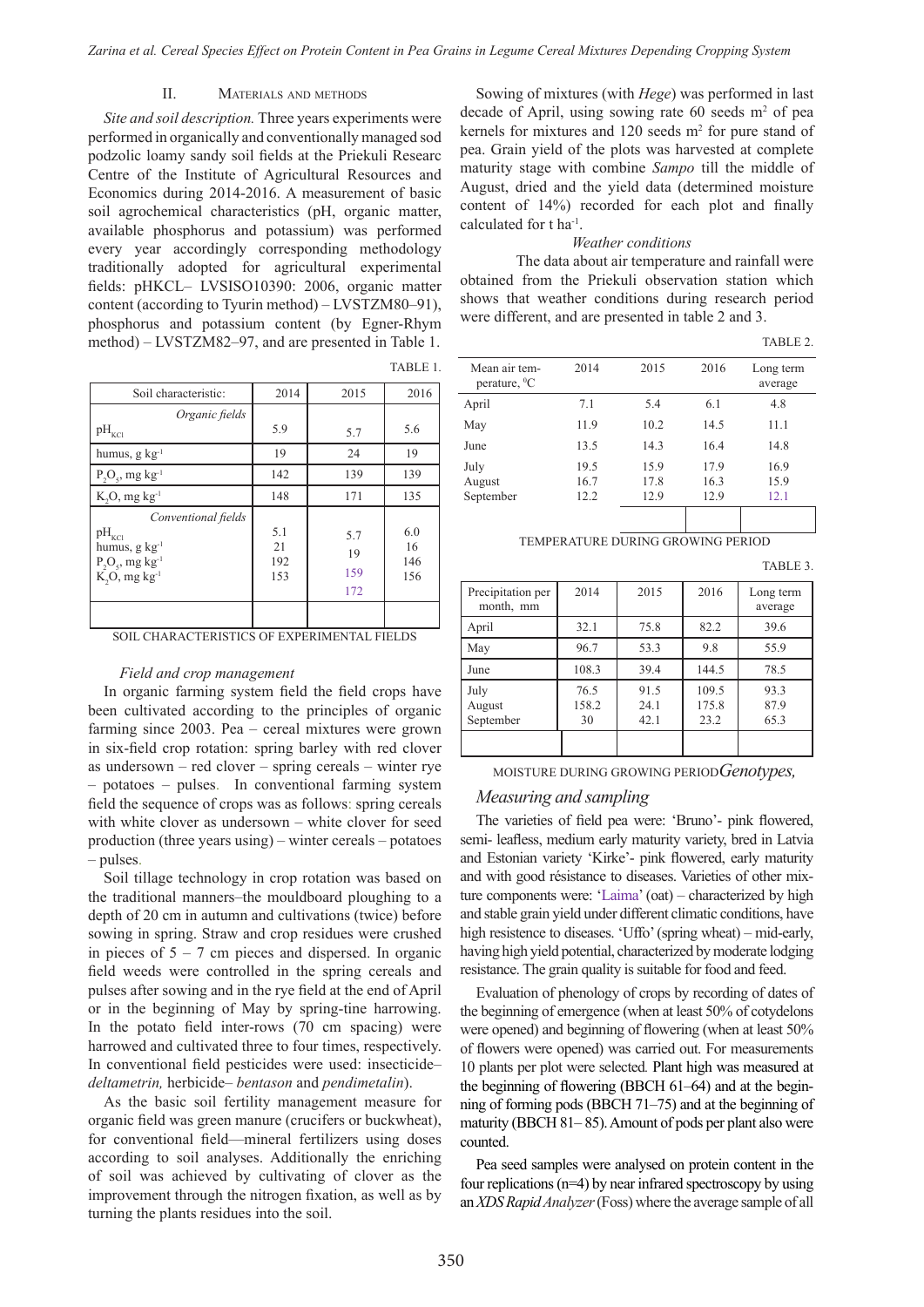applications was analysed for each variant.

## *Statistical analysis*

Data were subjected to analyses of variance (ANOVA) using STATISTICA. The level of significance was set at p<0.05.

# III. Results and discussion

# *Plant development and the yield*

The plants in the organic field were taller, more podded, that ultimately led to higher yields (Table 4). Similar Kadžiuliene *et all*, 2010 [12], we found that number of the productive steams was lower in the mixture crops than in sole peas. Number of pods also was lower.

|               |                    |                | TABLE 4.          |  |  |  |
|---------------|--------------------|----------------|-------------------|--|--|--|
|               | Plant hight in the |                |                   |  |  |  |
|               | beginning of       | Amount of      | Yield of pea,     |  |  |  |
| Variety       | flowering, cm      | pods per plant | $\text{tha}^{-1}$ |  |  |  |
|               | Conventional field |                |                   |  |  |  |
| Kirke+oat     | 51c                | 2c             | 0,36c             |  |  |  |
| Kirke+wheat   | 54c                | 3 <sub>b</sub> | 0,35c             |  |  |  |
| Kirke, sole   | 51c                | 4a             | 1,14ab            |  |  |  |
| Bruno+oat     | 64 <sub>b</sub>    | 2c             | 0,58bc            |  |  |  |
| Bruno+wheat   | 68ab               | 2c             | 0,62b             |  |  |  |
| Bruno, sole   | 73a                | 4a             | 1,61a             |  |  |  |
| ANOVA,        |                    |                |                   |  |  |  |
| p-value       | 3,2                | 0,9            | 0,88              |  |  |  |
| Organic field |                    |                |                   |  |  |  |
| Kirke+oat     | 68c                | 6b             | 1,19b             |  |  |  |
| Kirke+wheat   | 68c                | 6b             | 1,11b             |  |  |  |
| Kirke, sole   | 85a                | 8a             | 3,91a             |  |  |  |
| Bruno+oat     | 81b                | 5c             | 0,85c             |  |  |  |
| Bruno+wheat   | 86a                | 6b             | 1,50b             |  |  |  |
| Bruno, sole   | 87a                | 8a             | 3,27a             |  |  |  |
| ANOVA,        |                    |                |                   |  |  |  |
| p-value       | 2,4                | 1,2            | 0,86              |  |  |  |

PLANT DEVELOPMENT AND THE YIED OF PEA IN MIXTURES

Compared to years in 2014 a slight increase in the plant length was fixed that can be explained by the abundance of precipitation at the beginning of vegetation. There were no differences found between the plant length, amount of pods and yield level of pea 'Kirke' from plots with mixtures in organic field. Significantly higher yield was obtained from both mid-early maturity 'Kirke' and mid-late maturity 'Bruno' sole plots. This fact leads to the conclusion that the tested varieties in mixtures form lower yields than pure ones, irrespective of the farming system.

Within experimental period the higher yield was obtained in 2015 when July was characterized by moderate monthly temperature  $(15.9^{\circ}C)$  and rainfall  $(91.5 \text{ mm})$ , followed by relatively dry and warm August [25]. The results showed that the productivity of pea in mixtures not depended on the species of cereals but there was high dependence on cultivation conditions. Differences seem to be related to the better organic performance– an organically managed field provides necessary conditions for yield formatting also in adverse climate conditions.

However, this is only an assumption, because the trials were carried out in fields with different plant sequences. *Protein content*

Data (Fig. 1 and Fig.2) indicate the effect of genotype on protein content in grains, regardless of the farming system. The highest yield was obtained in 'Bruno'- from 23.5 to 24.7% in conventional field and from 23.9 to 27.8% in organic field, which is more than 2.9 and 2.8% than the other variety, accordingly. Variety 'Bruno' also has shown high protein content in other studies [19].

In the case of cultivations of pea in mixtures, less impact was fixed on the organic field. In the conventionally managed field, the protein content of pea grain from sole plots was higher in all experimental years than in mixtures, while in organically managed field these differences were not significant.







Fig. 2. Protein content in pea grains from organic field

The yield of crude protein in the mixtures varied between experimental years, suggesting the sensitivity of peas to agroecological factors which are already known from other [16] research results. However, the results of our studies show that choice of cereal species (spring wheat or oat) for mixture does not affect or affect insignificant the protein content in pea grains. Taking into account that through growing of legume–cereal mixtures enriched feed, it was important to clear also other relationships between mixture crops.

# IV. CONCLUSION

The choice of spring cereal species for pea-cereal mixtures does not affect the protein content of pea cultivar's 'Kirke' and 'Bruno' grains.

The maximum protein yield per area unit was obtained from plots of pure crops. In a mix with cereals pea yield decreased.

The effect of the farming system on the protein content of pea grains was fixed: in the conventional field, compared to organic, the difference between the